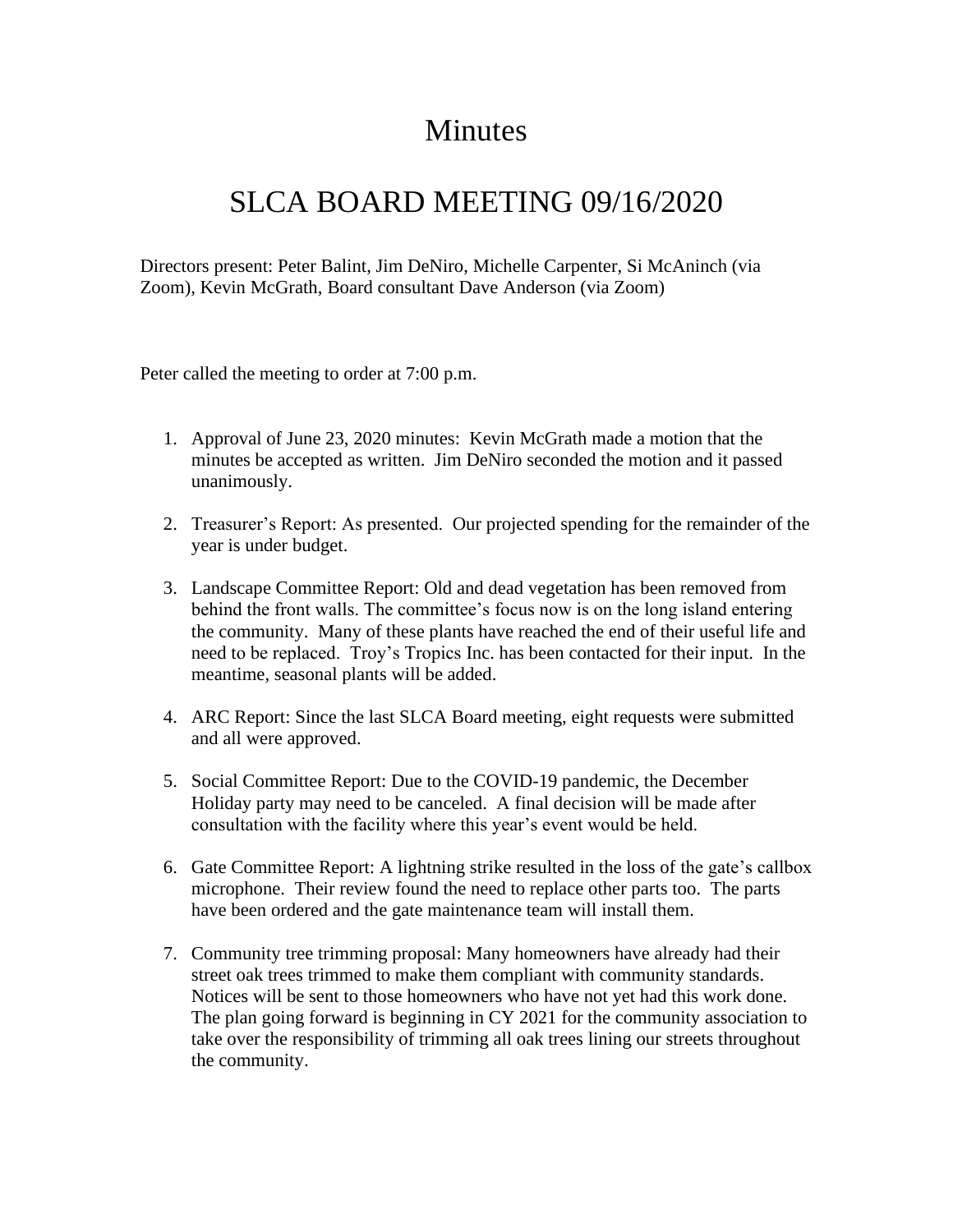- 8. SLCA Marketing Committee Report: The new community website is up and running and more updates are forthcoming. The committee plans to have a drone video made of the community for placement on the new website. They plan to have benches and new free library boxes placed near the lakes on Pindo Blvd. The iron community gates and fencing will be repainted black beginning on November  $17<sup>th</sup>$ . Two new black colored benches near the gates will be installed with the existing ones moved to the back of the community. Discussion on getting Audubon Society community certification was tabled.
- 9. Securing Serenoa Lakes Perimeter: Due to ongoing area development, there was a discussion about securing the perimeter of the subdivision with either walls or dense landscaping/trees Efforts are underway to get proposals from building and landscaping contractors for presentation at the Annual Homeowners meeting in December.
- 10. Homeowner maintenance review: The semi-annual review will be conducted in either late September or early October. Two properties in the community have longstanding issues that need to be addressed. The Board decided on an action plan to get these issues resolved.
- 11. 2020 Budget/Budget Build for CY 2021: Peter Balint presented a spreadsheet showing projected spending for the remained of 2020. Sufficient funds are available to cover all of our expenses. Peter Balint has begun working on next year's budget and stated that we would complete the 2021 proposed budget at our October meeting.
- 12. Telecom Consultant Agreement: Jim DeNiro was contacted about the possibility of the community earning royalties from telecom companies doing business in Serenoa Lakes. A motion was made by Peter Balint to have a feasibility study started. Michelle Carpenter seconded the motion and it passed unanimously.
- 13. Report from Board Consultant: Dave Anderson said that the grand opening for Grand Palm is scheduled for mid-October. The roundabout at Ibis/Clark is out for competitive bids and will be awarded by FDOT in January 2021 with a projected start date of April 2021. The project should take about 14 months to complete. The design is flawed which shows a one-lane roundabout on a future four-lane Clark Road, so attempts are being made to get FDOT to make changes before construction of it begins.

## New Business

1. There was a discussion about the new natural gas line that was installed on Ibis Street in front of our community to see if natural gas service could be made available to Serenoa Lakes homeowners. We will contact the utility vendor to see if that option is available to us.